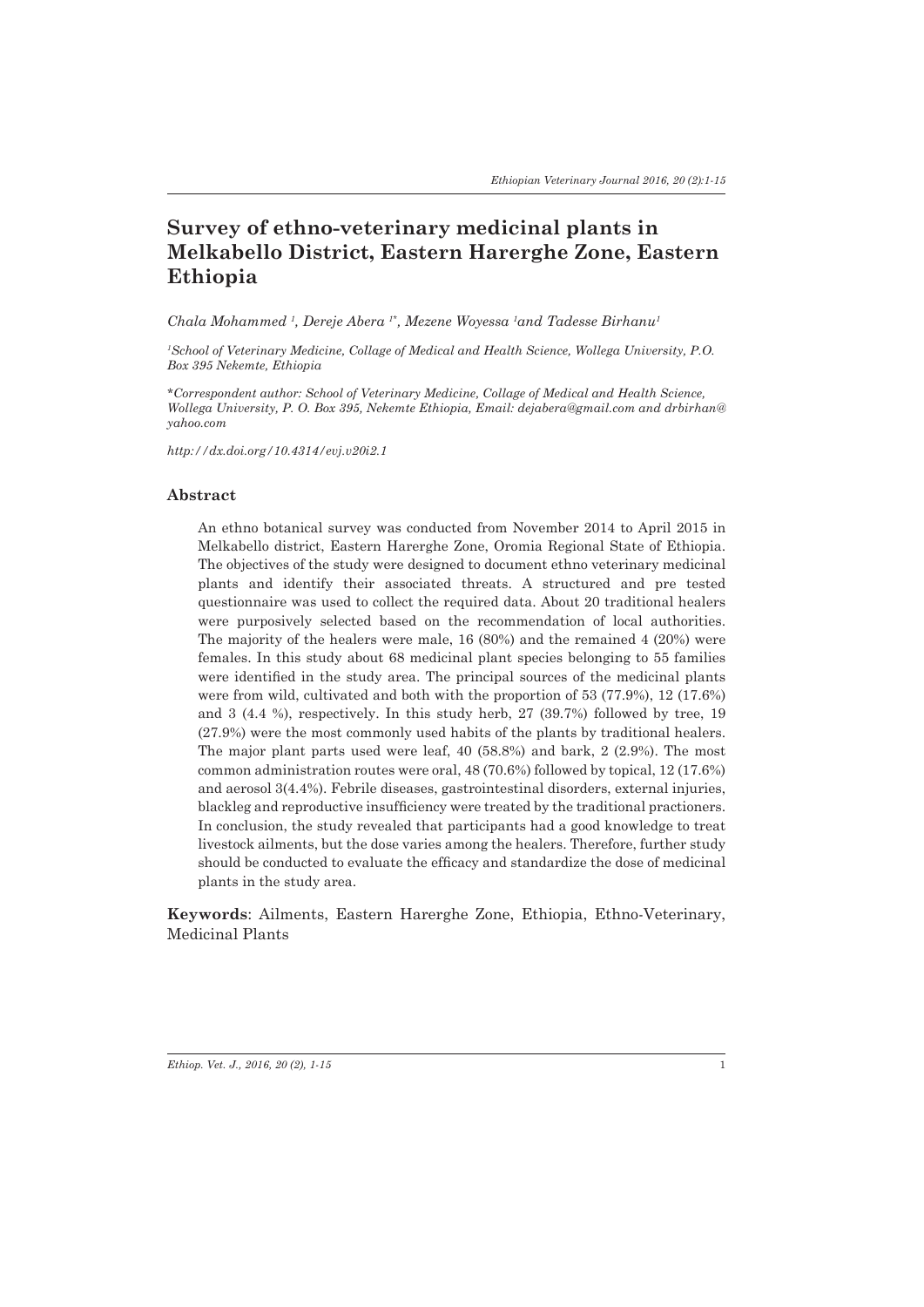## **Introduction**

In Ethiopia plant remedies are still the most important and sometimes the only sources of therapeutics for nearly 80% of human and more than 90% in livestock population. A great variety of traditional plants are used to treat and prevent livestock health problems and medicinal plants which have been used both for prevention and cure of various diseases of humans and animals from time immemorial occupy the largest portion(Gebrehiwot Mengistu, 2004).

Despite that the traditional healers are the best sources of information about the knowledge of the medicinal plants, it was found very difficult to assure their indigenous knowledge. Because, it is transferred from generation to generation or ally so the knowledge of ethno-medicinal plants is on the verge of irreversible loss (Mirutse Giday *et al.,* 2003; Tadesse Birhanu and Dereje Abera, 2015). Still now, it is not widely used as it could be because the knowledge and skills are fragile and not well documented including Melkabello district, eastern Harerghe Zone as it is kept as a secret(Yared Yigezu *et al.,* 2014). Therefore, the study was designed to document ethno-veterinary medicinal plant species and knowledge of the traditional health practitioners in study area.

## **Materials and Methods**

#### **Study area**

The study was conducted from November 2014 to May 2015in Melkabello district, East Harerghe Zone of Oromia Regional State, eastern Ethiopia. The study area is found at 487kms of east of Addis Ababa, the capital city of the country. The average temperature in the area is  $24^{\circ}$ c with the average rain fall is 1800 mm and the altitude ranges from 1300-3140m above sea level and the various topographic features of district include Dega (high land)(20%), Woyna Dega (Mid-high land) (39%) and kola (Lowland) (41%) (NAMSA, 2015). In terms of livestock population 75,564, sheep 12,708, goats 18,681, equine 98,674, chicken and 84, 276. *Podocarpus Acacia* plants are the dominant vegetation of the area. Mixed farming system is the mode of agriculture in the districts in which cattle and goats play an important role for the livelihood of the local population (CSA, 2009).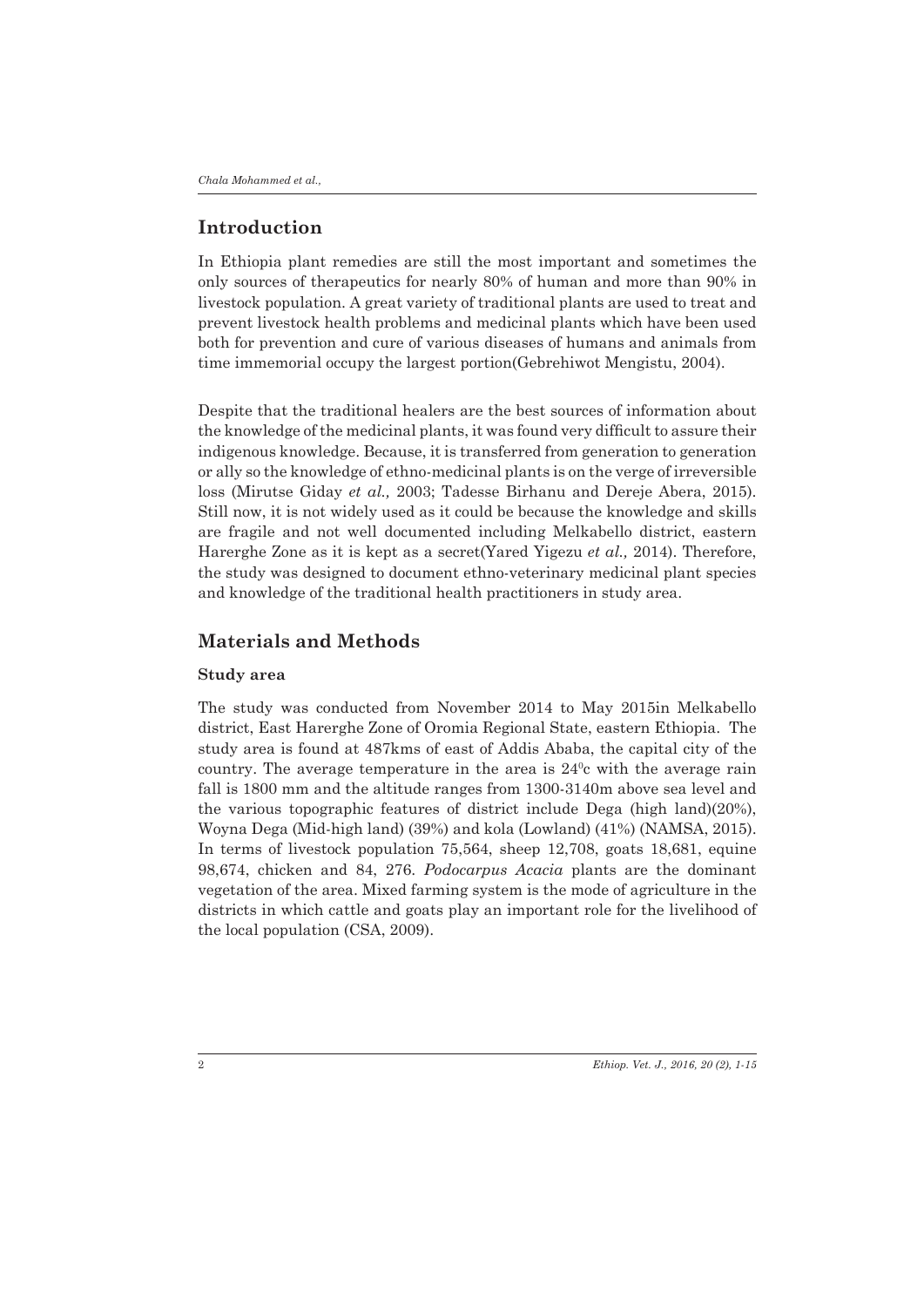### **Study population**

The target populations for this study were 20 voluntary traditional healers who participated and interviewed purposively based on the recommendation of local authorities of the district.

## **Data collection methods**

Purposive sampling technique was used to select the district and study participants based on the availability of traditional healers and recommendations of local authority. The data were collected by using a-structured and pre-tested questioner for interview, observations and field guided walks (Martin, 1995). Before collecting the data, written permission was obtained from the office of the district and permission was obtained from the administrator of each selected kebele. Following this, the purpose of the study was explained to each informant and verbal prior consent was obtained.

During the study period, each informant was visited two to three times in order to confirm the reliability of the ethno-botanical information. The responses that were not in harmony with each other were rejected. Interviews and discussions were undertaken based on checklist of questions prepared in English and translated to local language 'Afan Oromo'. Information was carefully recorded during an interview with an informant as well the knowledge of vegetation categorization which was asked and recorded. Field observations were performed with the help of local guides on the morphological features and habitats of each medicinal plant species in the field. Group discussions were conducted on ethno-veterinary medicinal plants and their threats, conservation and transferability of knowledge in the community.

## **Plant specimen collection and identification**

The reported medicinal plants were collected from natural vegetation and home gardens during the field walks and habitats of the plants were listed. Preliminary identification was done at the site (field) and the collected voucher specimens were taken to the Haramaya University, Department of Herbarium. Specimen identification and confirmation was undertaken by using taxonomic keys and various volumes of the Flora of Ethiopia and Eritrea (Edwards *et al.,* 2000; Hedberg*et al.,* 2006). Finally, the identified specimens were reconfirmed by a taxonomic expert and labeled specimens were stored at the Herbarium.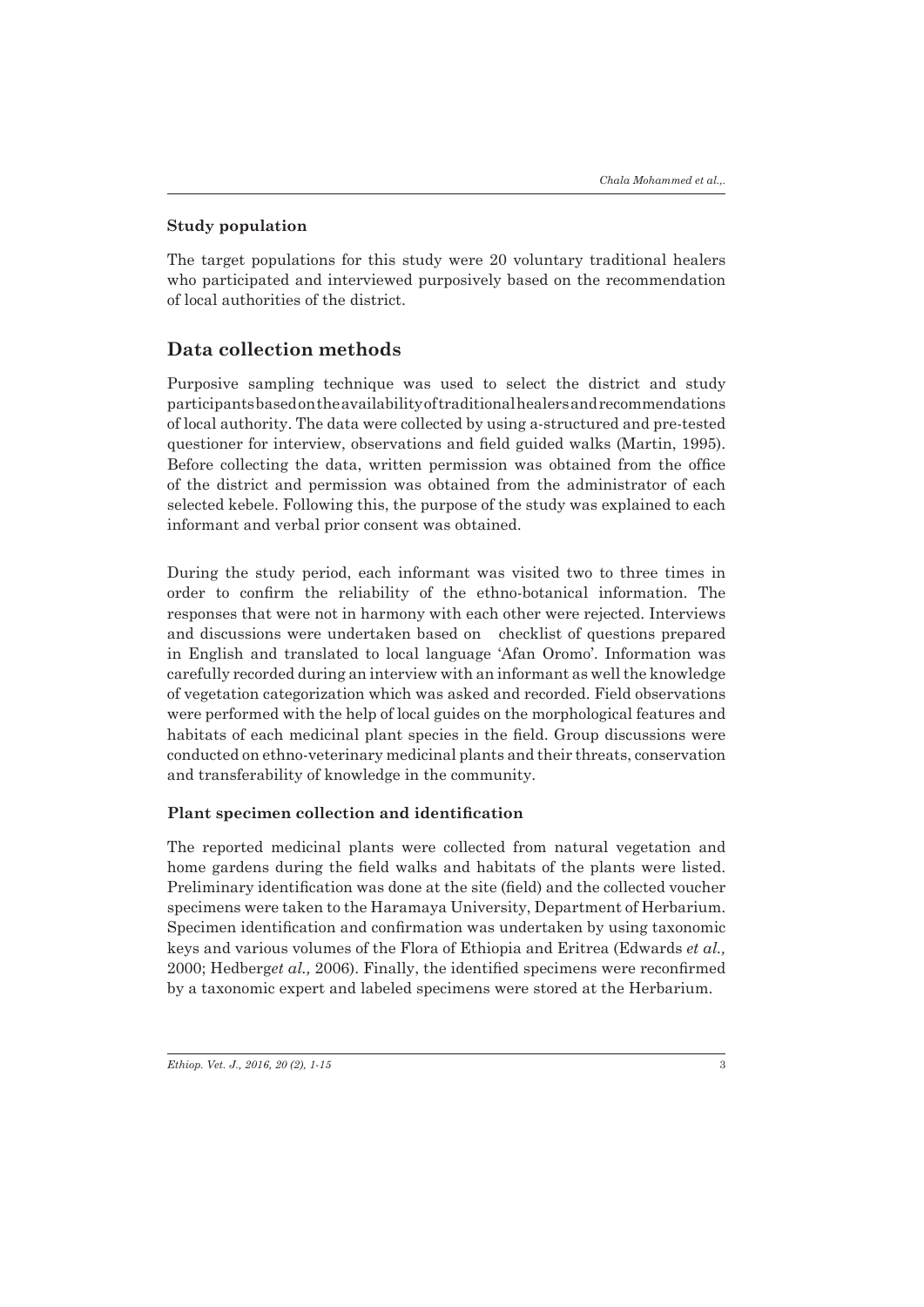#### **Data analysis**

The collected ethno-botanical data were entered into SPSS version 21 and summarized using descriptive statistical methods such as frequency and percentages.

## **Results**

In this study, the majority of the study participants were male, 16 (80%) and the remained 4 (20%) were females. About 68 ethno-medicinal plant species belonging to55 families were identified in the area. The principal sources of the plants were from wild, cultivated and both 53 (77.9%), 12 (17.6%) and 3 (4.4 %), respectively. Herb, 27 (39.7%) was the most commonly used plants by traditional healers followed by tree, 19 (27.9%). The major plant parts used were leaf, 40 (58.8%) and bark 2 (2.9%). The most common routes of administration were oral, 48 (70.6%) followed by topical, 12 (17.6%) and aerosol 3(4.4%). This study indicated that gastrointestinal disorder, febrile diseases, external injuries, Blackleg (in animals), and reproductive insufficiency were treated by the traditional healers (Table 1).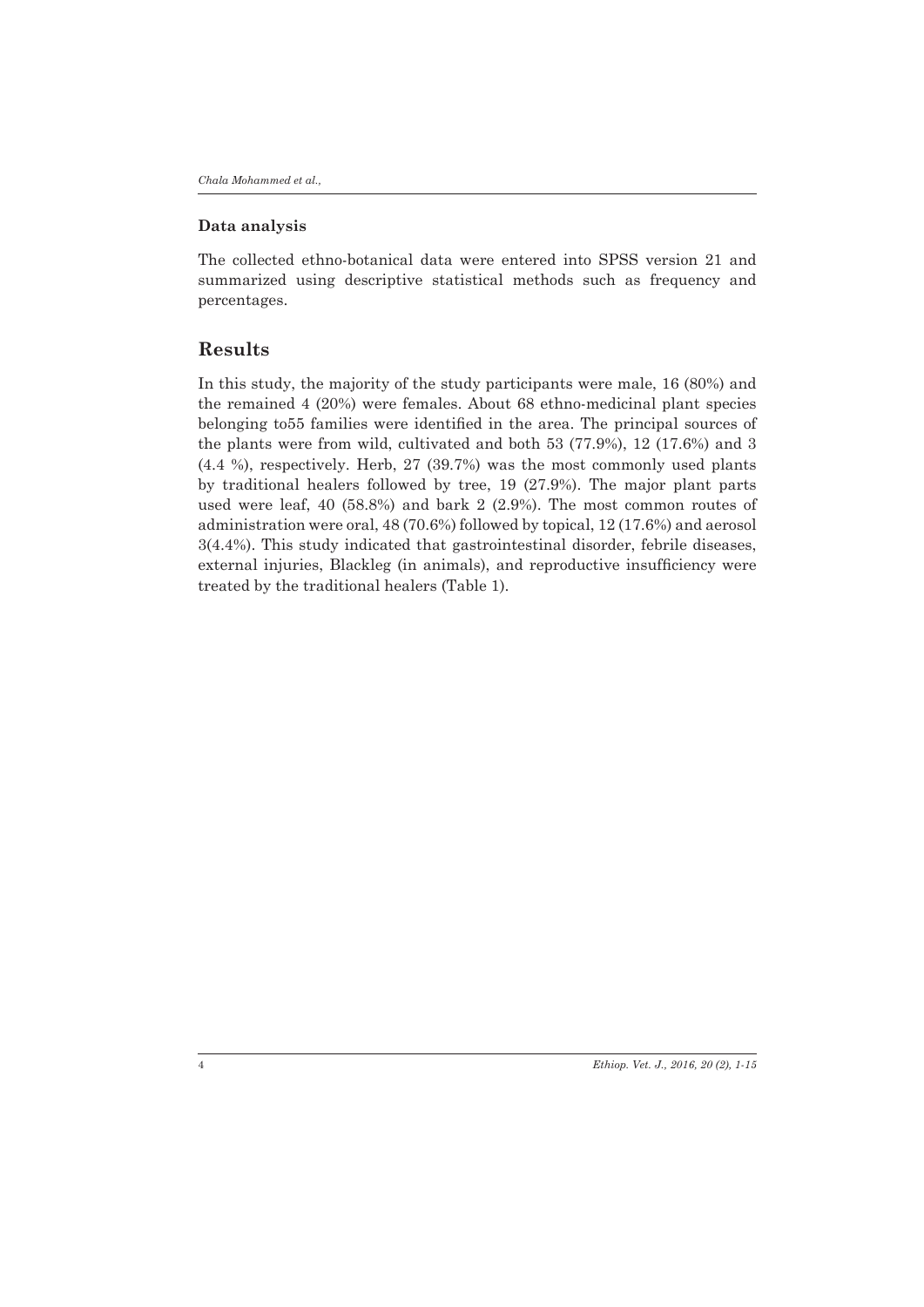**Table 1: Summary of ethno veterinary medicinal plants, diseases and diseases conditions treated local, scientific and family name of the medicinal plants from November 2014 to April 2015 in Melkabello district, eastern Harerghe zone, Ethiopia.**

| <b>Family name</b> | Species name                             | Local name     | Livestock ailments<br>treated                              |
|--------------------|------------------------------------------|----------------|------------------------------------------------------------|
| Astraceae          | Cyphostemasp                             | Abba korro     | Mastitis, Renal problem,<br>increase milk volume           |
| Lamiaceae          | Clorodandrummyricoidos                   | Harmel         | Acute mastitis, Evil eye                                   |
| Euphorbiaceae      | Croton macrostachyus Hochst              | Bakkannisaa    | Wound healing, Anti<br>-parasite                           |
| Curcurbitaceae     | Cucumisdipsaleus                         | Harrigoogee    | Abdominal discomfort,<br>bloat                             |
| Astraceae          | Vernoniaauriculifora                     | Tiiro          | Evil eye, Wound healing                                    |
| Polygonaceae       | Rumennervosun                            | Dhangaggoo     | Gonorrhea, Cough, liver<br>disease,                        |
| Amarantaceae       | Achayrentesaspera                        | Darguu         | Abdominal discomfort,<br>Febrile disease                   |
| Spundaceae         | Alophaylusabsini                         | Biiflee        | GIT parasite, Abdominal<br>disorder                        |
| Scrophulariaceae   | VerbascumsinaiticumBenth.                | Risaarrisoowri | Febrile causal disease.<br>heart disease, Renal<br>disease |
| Liliaceae          | Aloe spp.                                | Hargeessa      | Antipyretic, spleen and<br>liver problem                   |
| Brassicaceae       | Lepidiumsativum L.                       | Shifuu         | Black leg, Colic, diarrhea,<br>Bloat, internal parasite    |
| Anacardiaceae      | Rihasvulgaris                            | Daboobessa     | Wound healing, headache                                    |
| Sapidaceae         | Dodiniaeagustifolia                      | Dhiddecha      | Ectoparasite                                               |
| Nyctaginaceae      | $\label{1.1} Commicarpussillatusmelkele$ | Koontama       | Febrile causal disease,<br>evil eye                        |
| Solanaceae         | SolanumdasyphyllumSchumach.              | HiddiBudee     | Evil eye                                                   |
| Limoceae           | Citruslimon                              | Xuuxxoo        | Bloat, Antitoxic                                           |
| Euphorbiaceae      | Euphorbia ampliphyllaPax                 | Adaamii        | Black leg.                                                 |
| Fabaceae           | Mryinemelanopheloes                      | Quboo          | Retained fetal membrane.<br>mastitis                       |
| Vitaceae           | Exphostemacyphotalum                     | Gangaloota     | Evil eye, Ectoparasite                                     |
| Lamiaceae          | Menthaspicata                            | Naanaa         | Renal problem                                              |
| Lamiaceae          | Thymus schimperiRonn.                    | Xoosennoo      | Gonorrhea, Cough, liver<br>disease,                        |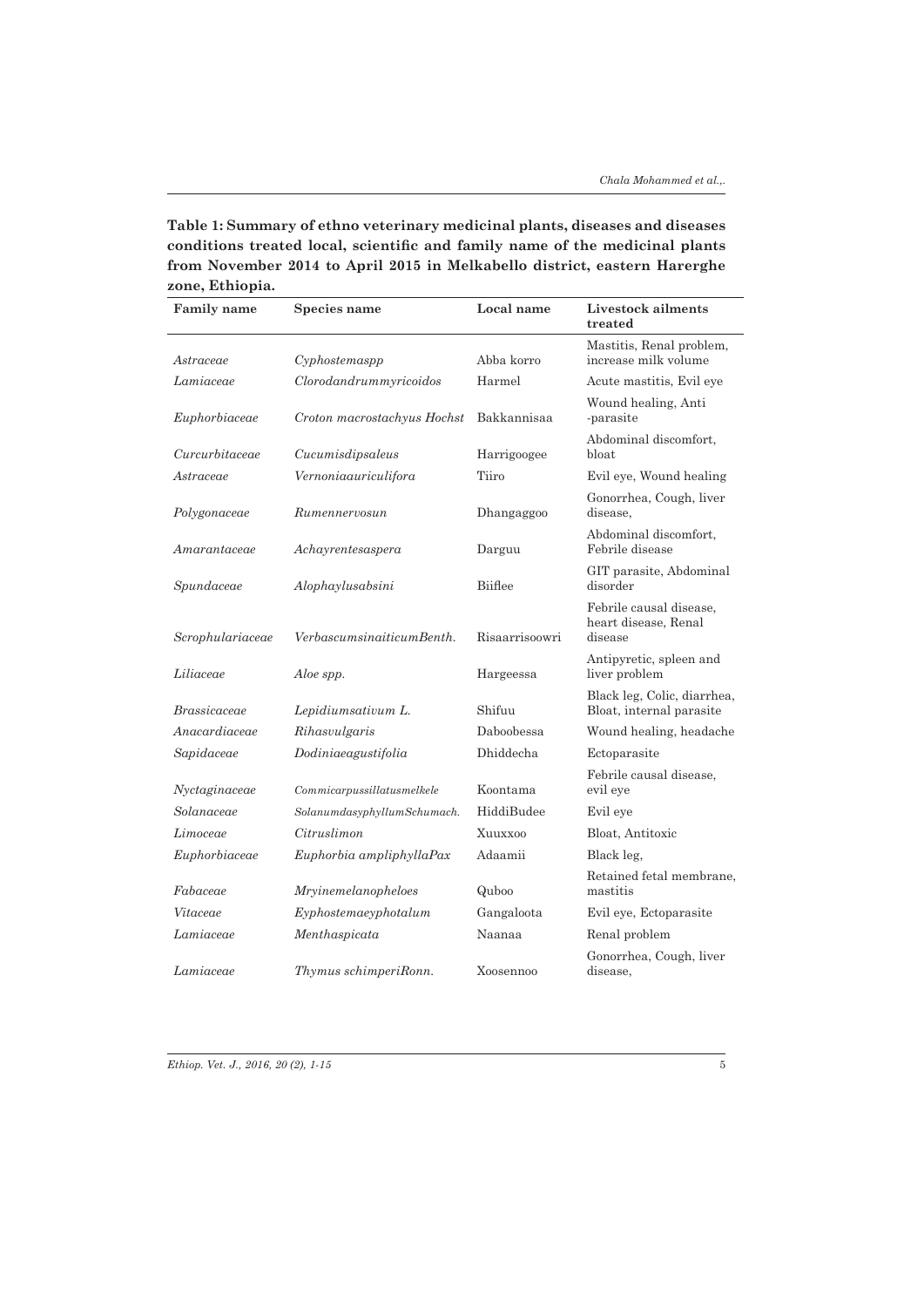#### *Chala Mohammed et al.,*

| Family name    | Species name                     | Local name     | Livestock ailments<br>treated               |
|----------------|----------------------------------|----------------|---------------------------------------------|
| Asteraceae     | Vernoniaamygdalina               | Ebichaa        | Abdominal pain<br>Mich. Febrile disease     |
| Fabaceae       | Erythrinabrucei                  | Waleensuu      | evil eye                                    |
| Aspergesae     | Asparagesafricanus               | Kammona        | Anurea, Heart failure,                      |
| Fabaceae       | Pterotobiumstellatum             | Qajimagurracha | wound healing                               |
| Asteraceae     | Cyphostemaspp                    | Barbariisaa    | Black leg, Abdominal<br>disorder            |
| Cypraceae      | Cypresnivies                     | Qunnii         | Deworming of equide                         |
| Aguifliciae    | <i>Ilese mites</i>               | Mi'essaa       | Wound healing,<br>Gonherrae                 |
| Cucurbitaceae  | Memordicafoetidaschumacha        | Sukee          | Metritis for good flavor                    |
| NA             | ΝA                               | Habasooddaa    | infertility, GIT disorder                   |
| Caricaceae     | Caricapapaya                     | Papaya         | Febrile disease,<br>Amebiasis               |
| Rhamnaceae     | Ziziphusmauritiana               | Qurquraaadii   | paralytic Cold, Vomition,<br>Endoparasite   |
| Fabaceae       | Acacia brevispica                | Hammarreessa   | Black leg, Abdominal<br>disorder            |
| Fabaceae       | Carissa spinarum L               | Agamsa         | Febrile causal disease,<br>evil eye         |
| NA             | NA                               | Atarajawwee    | Abdominal disconfort                        |
| Asclapiadaceae | Periplocalinearifocia            | Buriidiimtuu   | Mastitis, evil eye,<br>increase milk volume |
| Lataceae       | Opuntiaticusindica               | Tini           | Black leg, Mich,<br>dingetegna              |
| Moraceae       | Ficussycomorus                   | Luugo          | Warts, dermatological<br>disease            |
| Solanaceae     | No cotanata bacum                | Tobacco        | snake repellent,                            |
| Convolvulaceae | Ipomeaspps                       | Doobbiisaartu  | Black legs, Endoparasite                    |
| Fabaceae       | Acacciatortilis                  | Dhiddecha      | Ectoparasite                                |
| Dacaceae       | Oleaeuropae sub Spp<br>Cuspidate | Ejersa         | Effective for<br>dermatological disease.    |
| Kleinae        | Euphorbia                        | Qinciba        | Bovine TB, Eye<br>opaqueness                |
| Solanaceae     | Withaniasomnitera                | Mixmixa        | Bloat, Antitoxic,<br>Appetizer              |
| Urticaceae     | Urerahypselodendronwedd          | Saakayyee      | urinating equide                            |
| Fabaceae       | Sennadidymobotiya Irwin          | Sanamakki      | Deworming,                                  |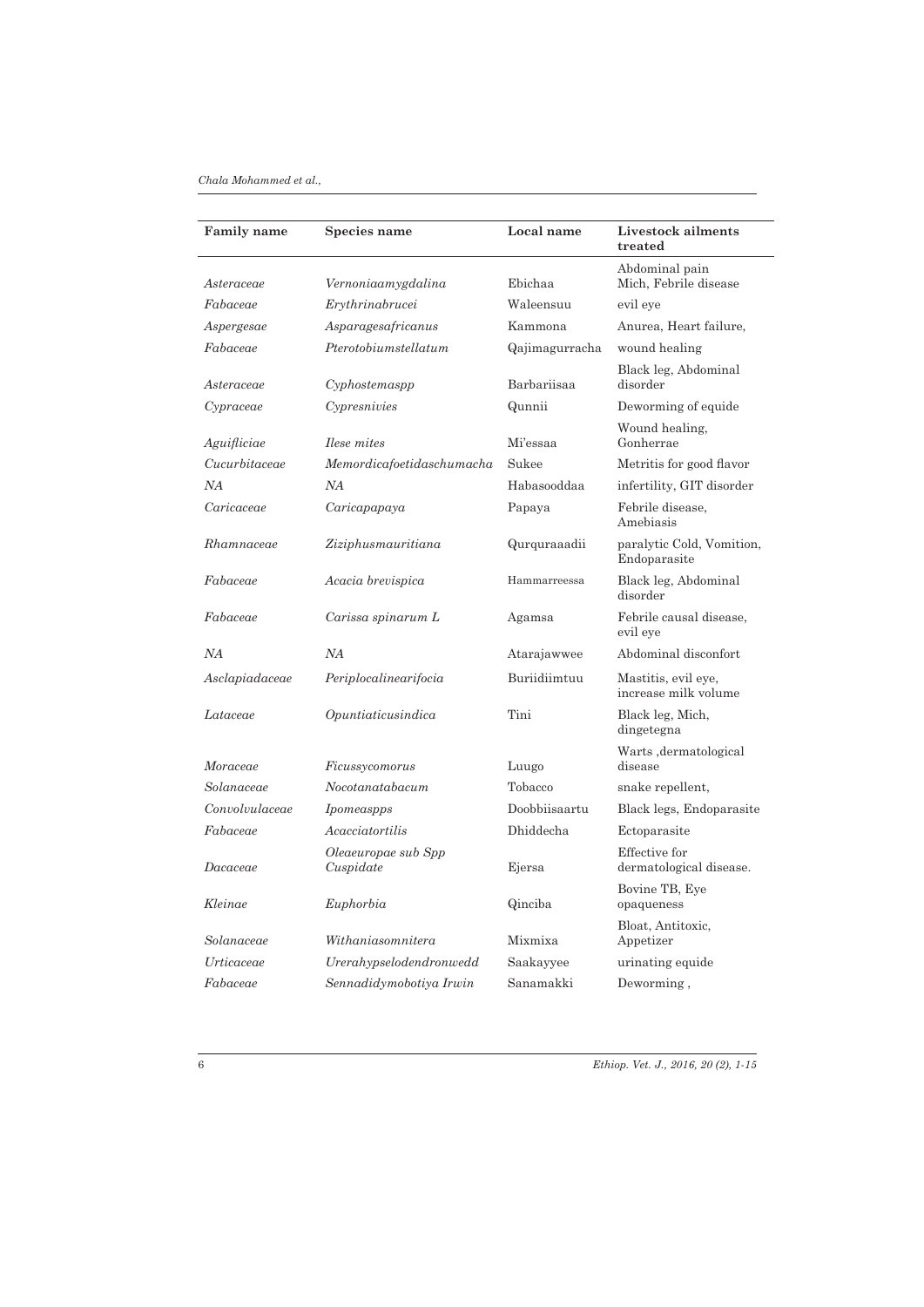| <b>Family name</b> | Species name              | Local name       | Livestock ailments<br>treated                    |
|--------------------|---------------------------|------------------|--------------------------------------------------|
| Rhamnaceae         | Rhammusprina ides         | Geeshee          | For treatments of<br>Salmonellosis               |
| Boraginaceae       | Cordia Africana           | Waddeessa        | Deworming of equide                              |
| NА                 | NА                        | Baaqilharragoo   | Febrile causal disease                           |
| Braecumae          | Trigonellafoerum          | Hulbata          | Botulism toxin,<br>Constipation                  |
| Rutaceae           | Rutachalepen              | Xalataam         | Ear pain, evil eye, heart<br>failure             |
| Rutaceae           | NA                        | Rahaana          | Evil eye, Anti pain                              |
| Balsaminaceae      | Impatienstinctoria        | Qacuu            | Effective for<br>endoparasiteGonoheria.          |
| Verbenaceae        | Premnschimperia           | Urgessaa         | Wound healing                                    |
| Rutaceae           | NА                        | Masoolbaa        | Appetizer, spice                                 |
| Primulaceae        | Runicagranetum            | Rummana          | Diarrhea, vomit ion,<br>Endoparasite             |
| Rosaceae           | Hageriaabyssininica       | Heexoo           | Effective deworming                              |
| Ulmaceae           | Celtisafricana            | Ceekaa           | Ectoparasite                                     |
| NA                 | Eclophytus tree           | Baarsaa          | Respiratory disease, anti-<br>bacterial property |
| Lamifoliumceae     | Ocimumlamifolium          | Daamakasee       | Dingetengya, Black leg                           |
| Cammalinaceae      | Commelinastephaninachiov  | Walgabbis        | for fattening                                    |
| Rutaceae           | Citrus sinensis           | Samargeela       | Ectoparasite, Coughing                           |
| NA                 | NA                        | Maxxannee        | Black leg                                        |
| Compositace        | EchinopskerebichoMesfin   | Qorobichoo       | Black leg, Respiratory<br>disease.               |
| Flacourtiaceae     | Oncobaspinosaforss        | Jilboo           | Internal parasite,<br>Mastitis                   |
| Аросупасеа         | Carrissespinarum          | Hiddiire'ee      | Evil eye                                         |
| Capporidae         | Caparissepiarialcommelina | Rigaagaangee     | Deworming of equide,                             |
| NА                 | NA                        | Muchaarrabgaaraa | Snake toxin                                      |

Remark (NB): NA=Not available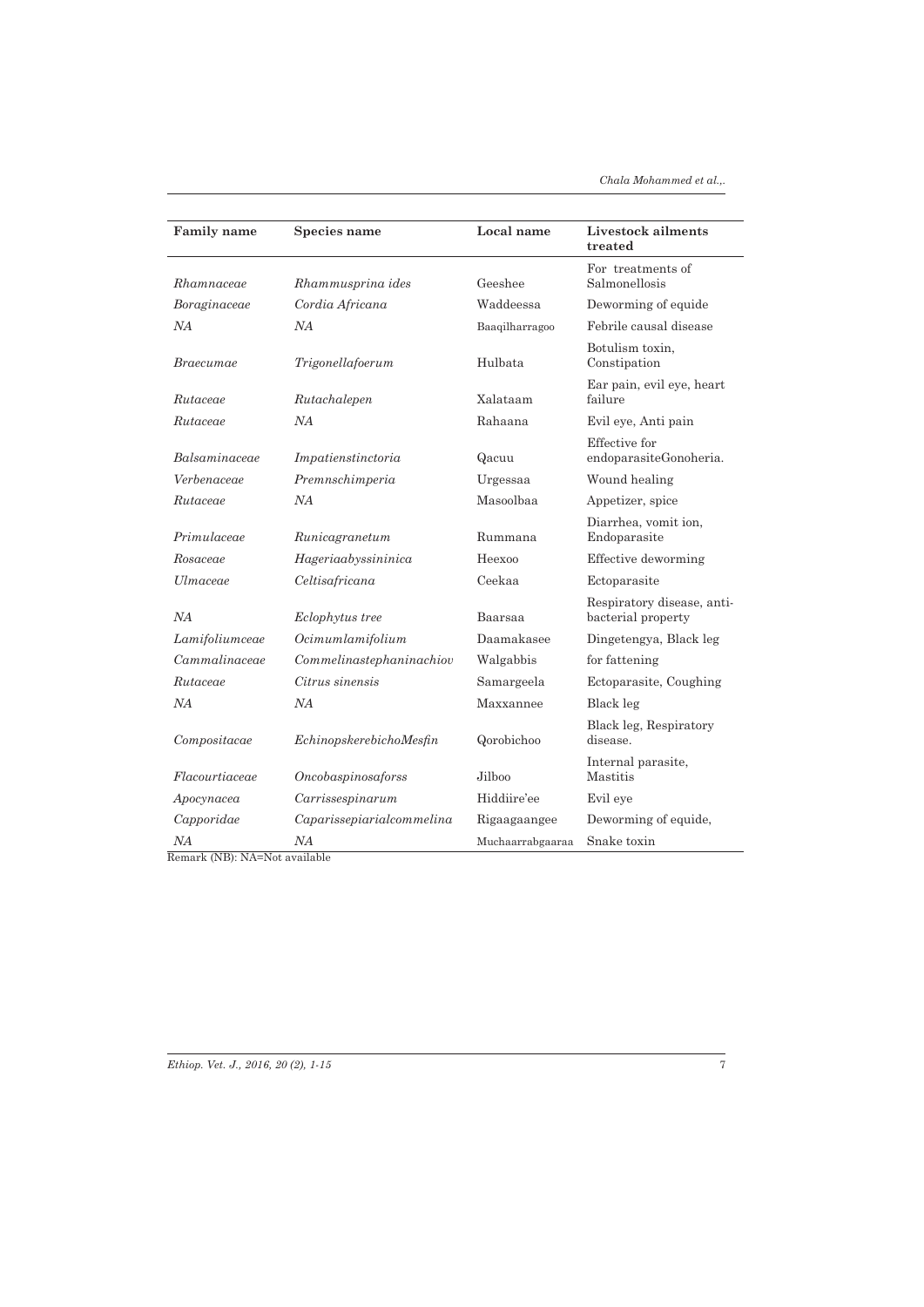#### **Preparation mode and route of administration**

The most common routes of administration were oral, 48 (70.6%) followed by topical, 12 (17.6%) and aerosol 3(4.4%) (Table 2). This study also indicated that the traditional healers uses the medicinal plants in different forms but majorly they states the three forms fresh, dry and both forms were commonly used with in fresh forms representing the largest proportion but the dry forms was also less commonly used. Fresh, 40 (58.8%), fresh and dry, 17 (25%) and dry, 11 (16.2%) were the condition of the medicinal plant usage form for preparation in the study area (Table 3).

**Table 2: Administration route of the medicinal plants in Melkabello district from November 2014 to April 2015** 

| Rout of administration | Frequency | Percent $(\%)$ |
|------------------------|-----------|----------------|
| Oral                   | 48        | 70.6           |
| Topical                | 12        | 17.6           |
| Oral and topical       | 5         | 7.40           |
| Aerosol                | 3         | 4.40           |
| Total                  | 68        | 100            |

**Table 3: Summary of the condition of the medicinal plant usage form in Melkabello district from November 2014 to April 2015** 

| Medicinal plant condition | Frequency | Percent $\left(\frac{9}{6}\right)$ |
|---------------------------|-----------|------------------------------------|
| Fresh                     | 40        | 58.8                               |
| Dry                       | 11        | 16.2                               |
| Fresh and dry             | 17        | 25.0                               |
| Total                     | 68        | 100                                |

## **Habit and sources of medicinal plants**

Herb, 27 (39.7%) was the most commonly used habits of the plants by traditional healers followed tree, 19 (27.9%). The principal sources of the medicinal plants were from wild, cultivated and both with proportion of 53 (77.9%), 12 (17.6%) and 3 (4.4 %), respectively (Table 4).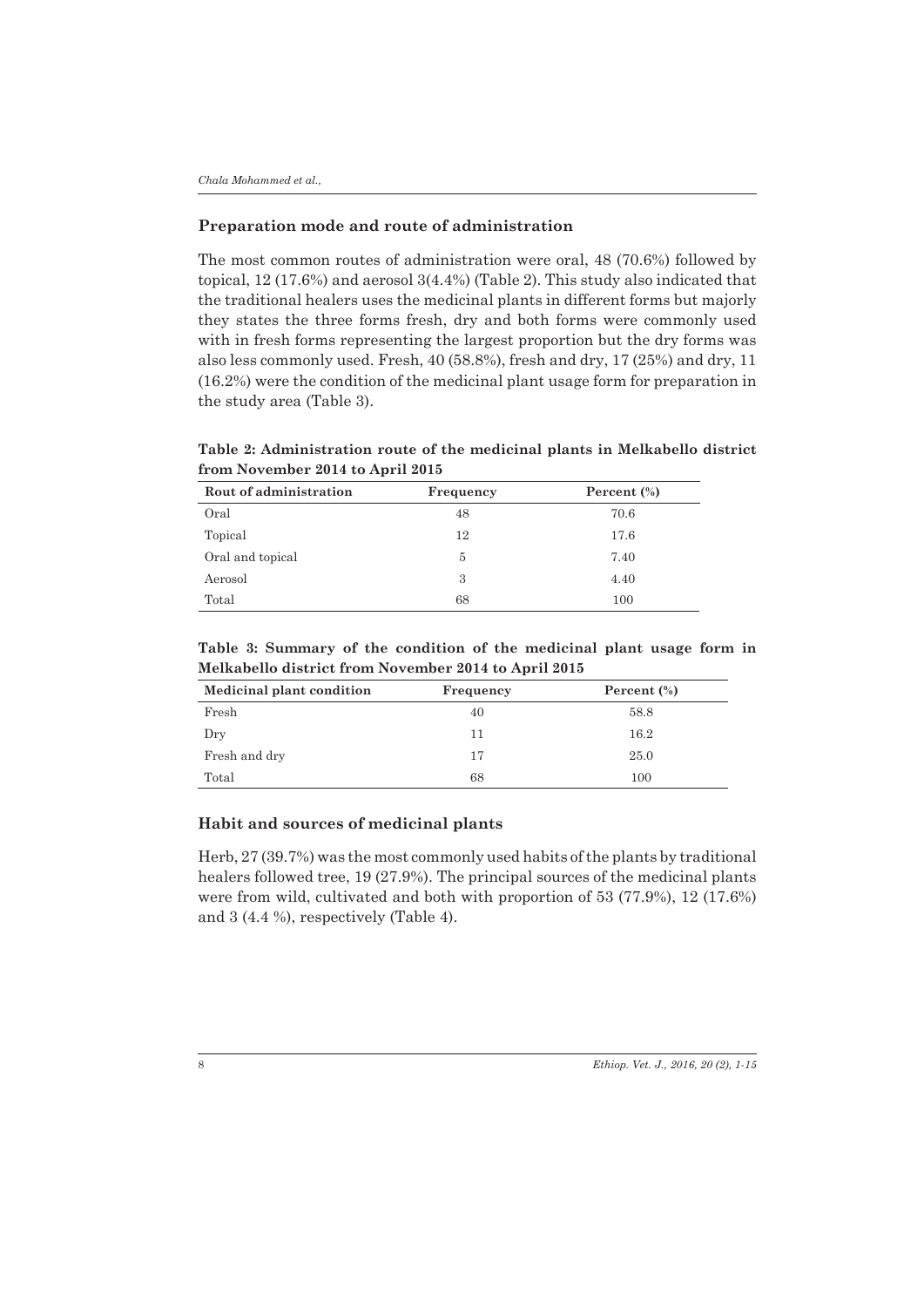| Sources of medicinal plants | Frequency | Percent $(\%)$ |
|-----------------------------|-----------|----------------|
| Wild                        | 53        | 77.9           |
| Cultivated                  | 12        | 17.6           |
| Both wild and cultivated    | 3         | 4.40           |
| Total                       | 68        | 100            |
| Habits of the plants        | Frequency | Percent $(\%)$ |
| Tree                        | 19        | 27.9           |
| Herb                        | 27        | 39.7           |
| Shrub                       | 14        | 20.6           |
| Climber                     | 8         | 11.8           |
| Total                       | 68        | 100            |

**Table 4: Source of the ethno veterinary medicinal plants in Melkabello district from November 2014 to April 2015** 

### **Parts of plant remedies used for the preparation**



**Figure 1: Major parts of the medicinal plants used in the study area**

The results of study depicted that the major part of the medicinal plants were leaf, root, fruit, bark and seed with proportion of 40 (58.8%), 22 (32.4%), 3 (4.4 %) and 2 (2.9%), respectively in the study area (Figure 1).

### **Harvesting technique of medicinal plants**

Different unscientific harvesting techniques of medicinal plants were practiced by traditional healers with equal proportion of the whole removal, 23 (33.8%)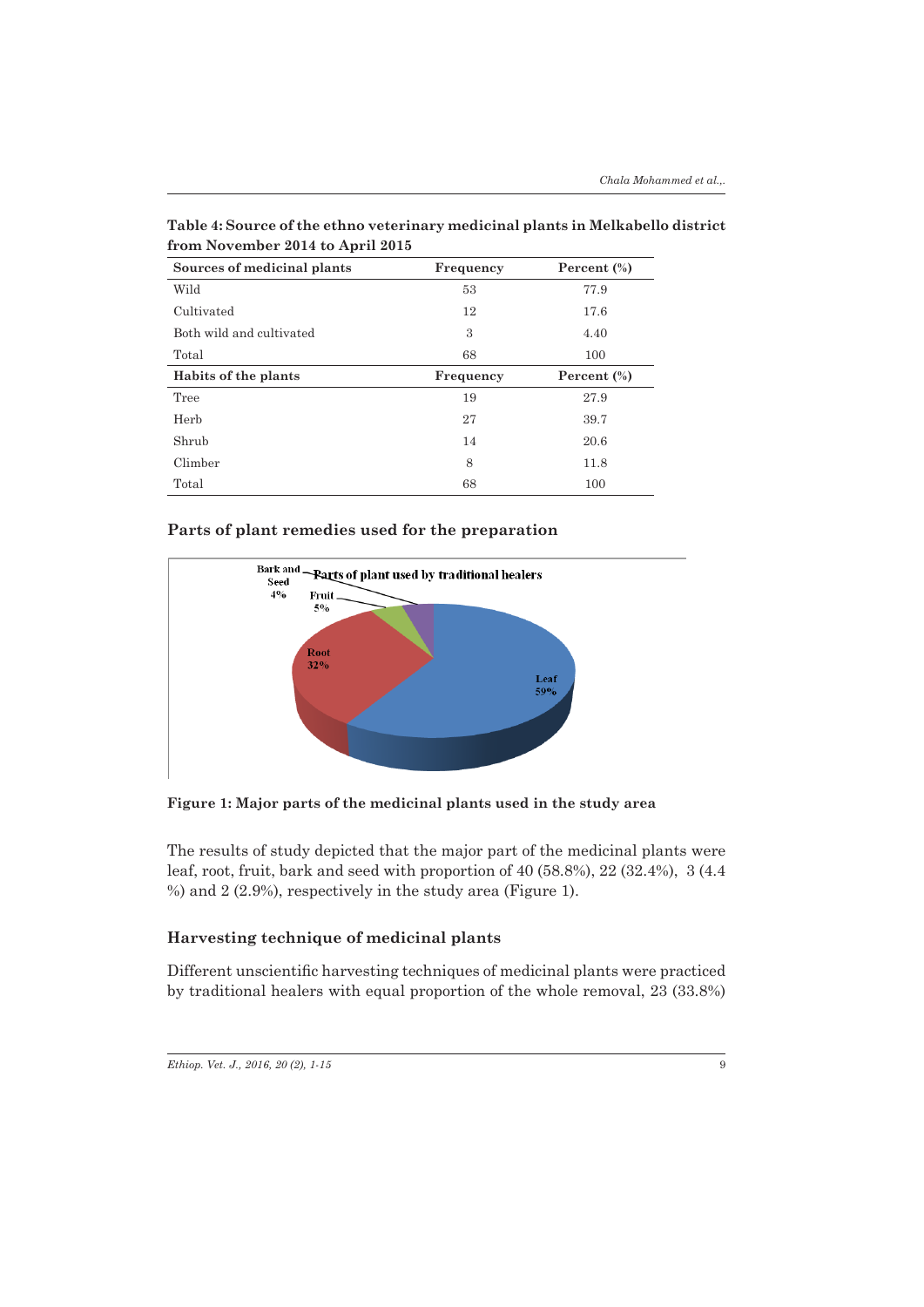followed by uprooting and debarking, 22 (32.4%). Abnormal harvesting techniques are the major threatens for conservation of medicinal plants in the study area (Table 5).

| <b>Harvesting methods</b> | Frequency | Percent $(\%)$ |  |
|---------------------------|-----------|----------------|--|
| Uprooting                 | 22        | 32.4           |  |
| Whole Removal             | 23        | 33.8           |  |
| Debarking                 | 23        | 33.8           |  |
| Total                     | 68        | 100            |  |

**Table 5: Harvesting technique of medicinal plants in Melkabello district from November 2014 to April, 2015** 

## **Discussion**

In this study, a total of 68 major considerable medicinal plant species belonging to 55 families were identified and documented in the study area during the study period. The results of the study revealed that *Fabaceae, Astraceae and Laminaceae* families were represented the dominant families. The finding of the survey was revealed that the majority of the traditional healers rely on indigenous traditional knowledge and locally available materials which was in line with the result of Mirutse Giday *et al.* (2003).

In this study, different livestock alignments: febrile diseases, "Mich", Blackleg, gastrointestinal parasites infestations, external injuries, reproductive insufficiency and others diseases as well as disease conditions were treated by the medicinal plants in study area. This agrees with Reshid *et al*. (2010) in Bangladesh who reported that the most common cattle ailments observed were fever, meningitis, gastrointestinal disorders, and helminthiasis. This might be due to similarity in climatic condition and the purpose for which the medicinal plants used in both study areas. The result was also consistent with Tadesse Birhanu and Dereje Abera (2015) who reported the dominant plant species at selected districts of Horro Gudurru Wollega Zone, western Ethiopia.

The finding of this study was indicated that the habit of collected medicinal plants herb, tree, shrub and climber were identified with that herb, 39.7%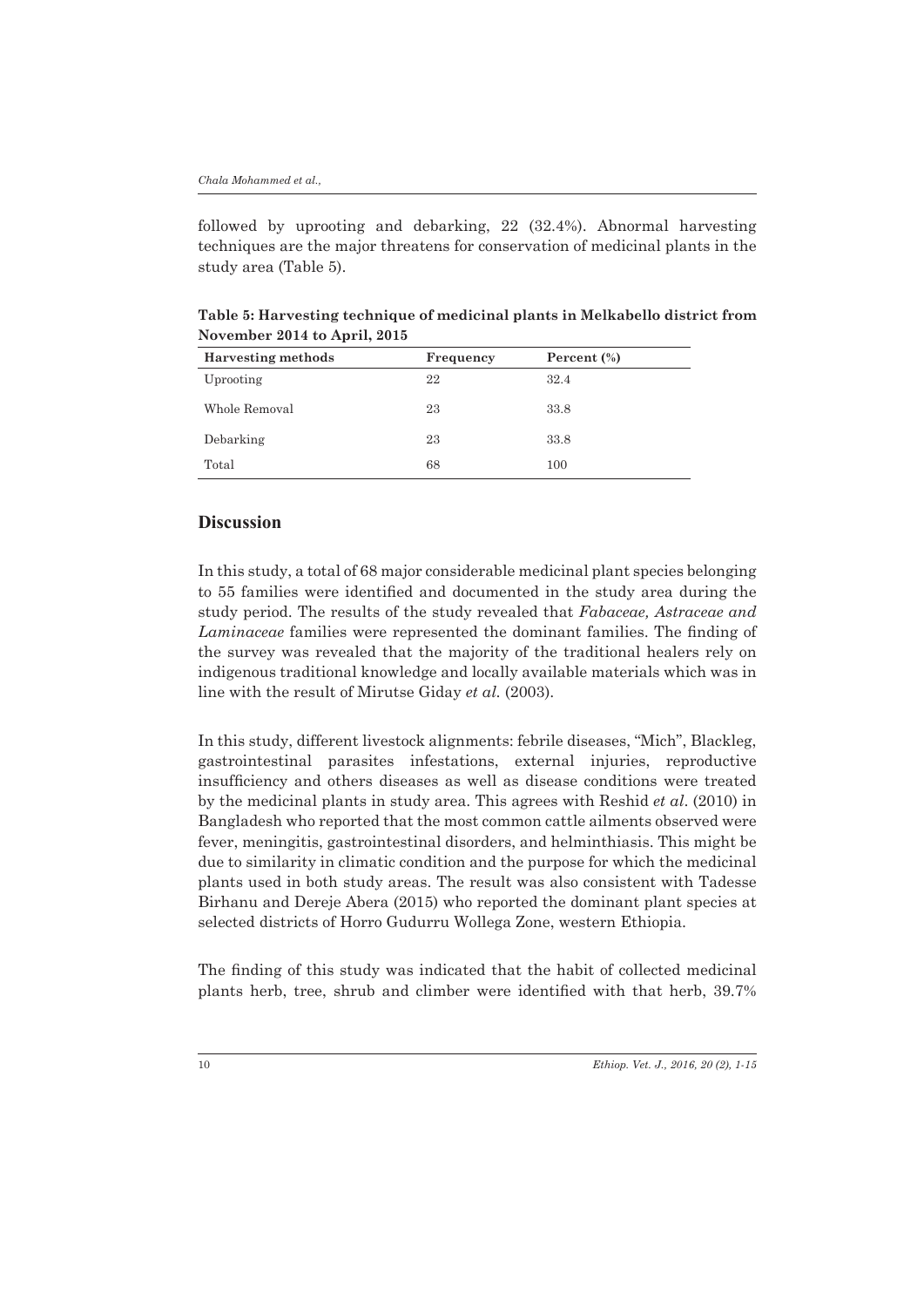was dominant in the study area. This result was agreed with study conducted by Tilahun Teklehaymanot and Mirutse Gidey (2007) who reported the dominance of herbs, 52% in Northwest Ethiopia. Other similar study that was conducted by Tamiru Tessema *et al.* (2001) in northern Ethiopia indicated that high percentage of herbs. This finding could be an indication of abundance of herbs around rain fall areas. However, the dominance of herbs in the identified medicinal plants could have a negative implication since their growth could easily be hampered by recurrent drought which is common in the studied sites this fact was in accordance with Winfred *et al*. (2012) in Kenya and Ugyen *et al*. (2011) in Bhutan which stated that removing a large proportion of herb species in one year is likely to have a significant impact on the species resiliency.

The results of the study indicated that the majority of the medicinal plants which used for medicinal value by the traditional healers were obtained from wild and less commonly also acquired from both wild and cultivated. So the present finding was agreed with the previous finding of Tadesse Birhanu *et al*. (2014) who reported that most of the medicinal plants were collected from the wild (68%) and others were from home gardens (32%) in East Wollega Zone, western Ethiopia. The present study also showed 53 (77.9%) of medicinal plants exposed to continuous extraction from the wild and substantial loss of their habitats and resulted decline of many highly valuable medicinal plant species in the study area due to difficulty of management and control. This finding also close related to Ugyen *et al*. (2011) who stated that because of the high price and increased demand on traditional medicines; the wild species are hunted illegally and are traded across the borders. This might be due to the level of forest staff in rural districts was insufficient to manage or control the vast forest areas, which is made even more difficult by the rough undulating impassable terrain of the country.

The finding of this study was showed that majority of the plant's parts used to treat livestock aliments were leaf, root, fruit bark and seed with highest proportion of leaf 40 (58.8%) and with least proportion of bark and seed 2 (2.9%) as used medicinal value in the study area which was in line with the result of Tadesse Birhanu *et al*. (2014) that was done in eastern Wollega Zone and Tilahun Teklehymanot (2013) which was conducted in Tigray region who stated that the widely used plant part for the preparation of the remedies was leaves. Such wide harvesting of leaves for traditional medicine compared to roots in the study area which are important for survival of plants has a less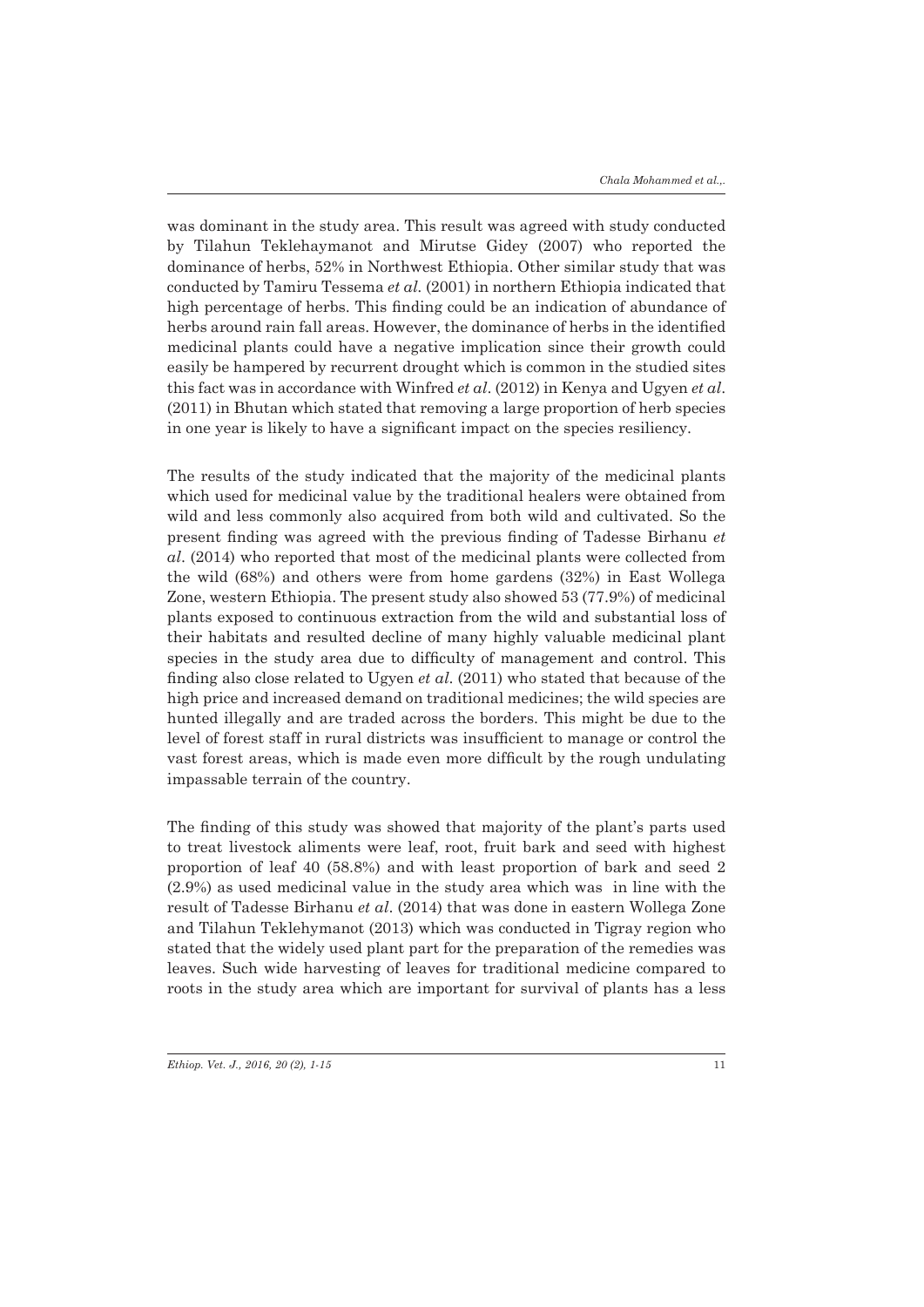negative influence on the survival and continuity of useful medicinal plants and hence does not affect sustainable utilization of the plants.

The study also showed that there were different unscientific harvesting techniques of medicinal plants which was practiced by traditional healers with equal proportion of whole cutting and debarking, 23 (33.8%) followed by uprooting, 22 (32.4%).This study finding was in concurrence with Winfred *et al*. (2012) in Kenya which stated that some of the most destructive methods employed by the practitioners while harvesting medicinal plants were: total debarking, uprooting of whole plants and whole cut. On the other hand, uprooting directly related with herb, trees and shrub are more prone to total debarking and climbers are exposed whole cut. Specially uprooting is one of the poor harvesting methods causes danger of genetic erosion. The debarking of the plants may result into slow death of the whole plant due to the interruption of photosensitization. Similarly, the study was conducted by Edwards (2001) which indicated in appropriate harvesting was interfere with life cycle of medicinal plants.

The most commonly used administration routes of medicine were oral, 48 (70.6%), topical, 12 (17.6%), both oral and topical 5 (7.4%), and aerosol 3(4.4%). This finding agrees with ethno-botanical study conducted in Tigray region by Tilahun Teklehymanot *et al.* (2013)who reported that about 20(64.5%) species of the medicinal plants were taking by oral, about 8 (25.8%) species of medicinal plants were taking by dermal and the rest 3 (9.7%) were taken both by oral and dermal mode of application. The finding was showed that the highest mode rout administration of these medicinal plants were oral which is in line with the report of Teklay Abraha *et al*. (2013)that reported the routes of administration are oral (65%), followed by topical (15%) in Tigray regional state of Ethiopia. The choice of oral administration may be related to the use of some solvents or additives (milk, butter, alcoholic drinks, boiled coffee, and food) that are commonly believed to serve as a vehicle to transport the remedies. The additives are also important to minimize discomfort, improve the taste and reduce adverse effects such as vomiting and diarrhea, and enhance the efficacy and healing conditions (Kebu Balemie *et al.*, 2004).

The present finding indicated that majority of the plant remedies were prepared from fresh material of the plants which accounted (82.5%) followed by fresh/ dry (17.5%) which in lined with the work conducted by Tadesse Birhanu *et al*.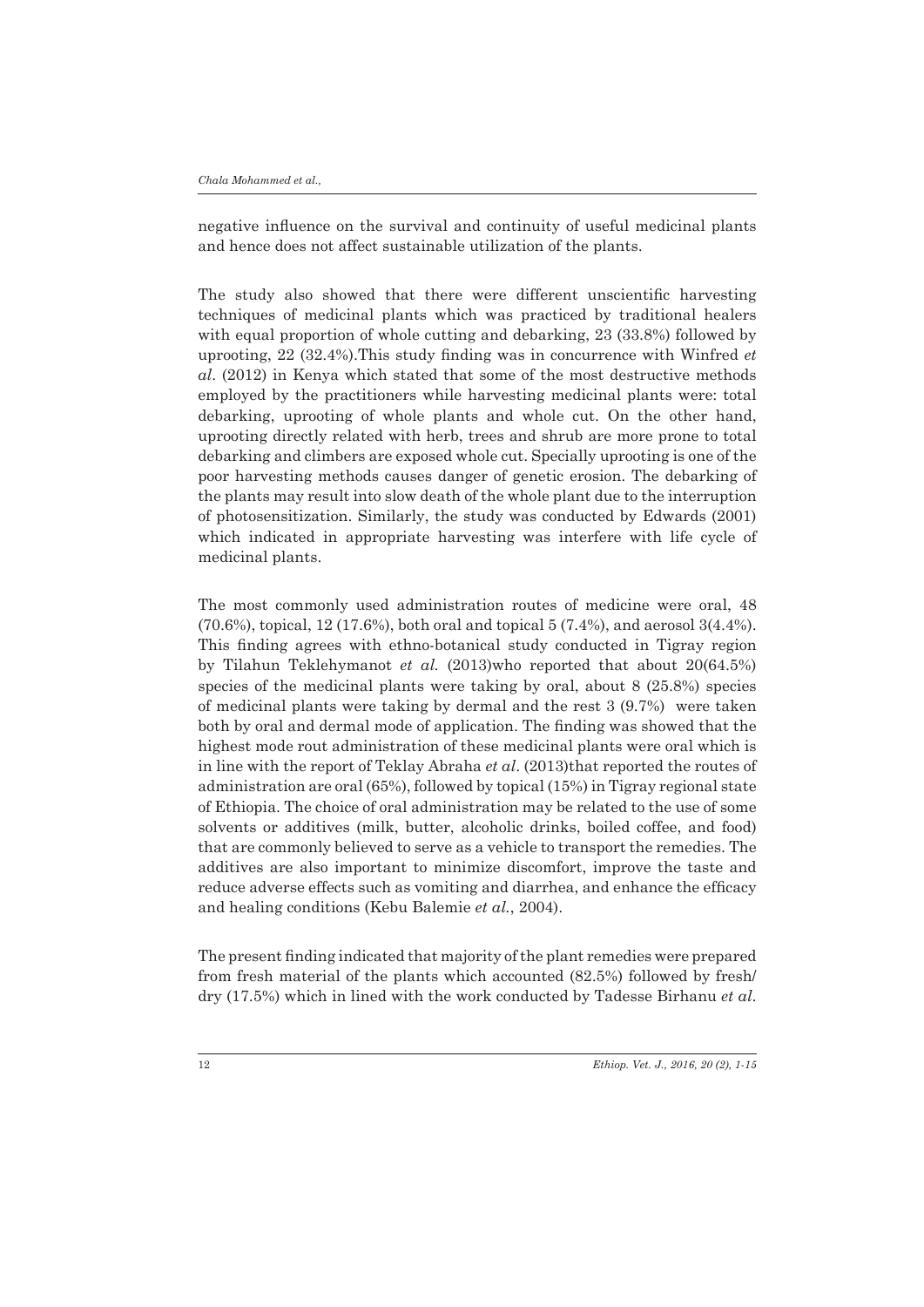(2014) at East Wollega Zone and Gebre Medhin Gebrezgabiher *et al*. (2013) in Tigray region Gemad district who stated the common dominant preparation mode was fresh form (Mirutse Giday *et al.,* 2003; Tadesse Birhanu and Dereje Abera, 2015).

## **Conclusion**

In general, the present study identified and documented about68 medicinal plant species belonging to55families of ethno-veterinary medicinal plants. The plants were mainly collected from the wild based on the consultation of traditional healers. Agricultural expansion and overgrazing were found to be the main threats for the medicinal plants. This study also showed the largest numbers of remedies of the medicinal plants were used to treat livestock diseases and disease conditions. Thus, the traditional healers and modern health professionals should be integrated to combat diseases via improving veterinary services. Moreover, further scientific research should be needed to determine the safety, toxicity and standardize dose.

## **Acknowledgements**

The authors would like to thank Wollega University, School of Veterinary Medicine, Local Administration Authorities, study participants and all individuals who render help during the study period.

### **References**

- Abraha, T., *Balcha* A. and Giday, M., 2013. An *ethnobotanical study* of medicinal *plants used in Kilte Awulaelo District, Tigray Region* of Ethiopia. *J. Ethnobiol. Ethnomed*., *9:65*.
- Birhanu, T., Gadisa, M., Gurmesa, F. and Abda, S., 2014. Survey of ethno veterinary medicinal plants at selected woredas of East Wollega Zone, Western Ethiopia. *J. Biol. Agric. Healthcare*., 4(17), 97-105.
- Birhanu, T. and Abera, D., 2015. Survey of ethno veterinary medicinal plants at selected districts of Horro Gudurru Wollega Zone, Western Ethiopia. *Afr. J. Plant Sci*., 9 (3), 185-192.
- CSA, 2009. Central Statistical Agency: The 2002/2003 Ethiopian Agricultural Enumeration (ESAE), Executive Summary, May 2009. Addis Ababa, Ethiopia.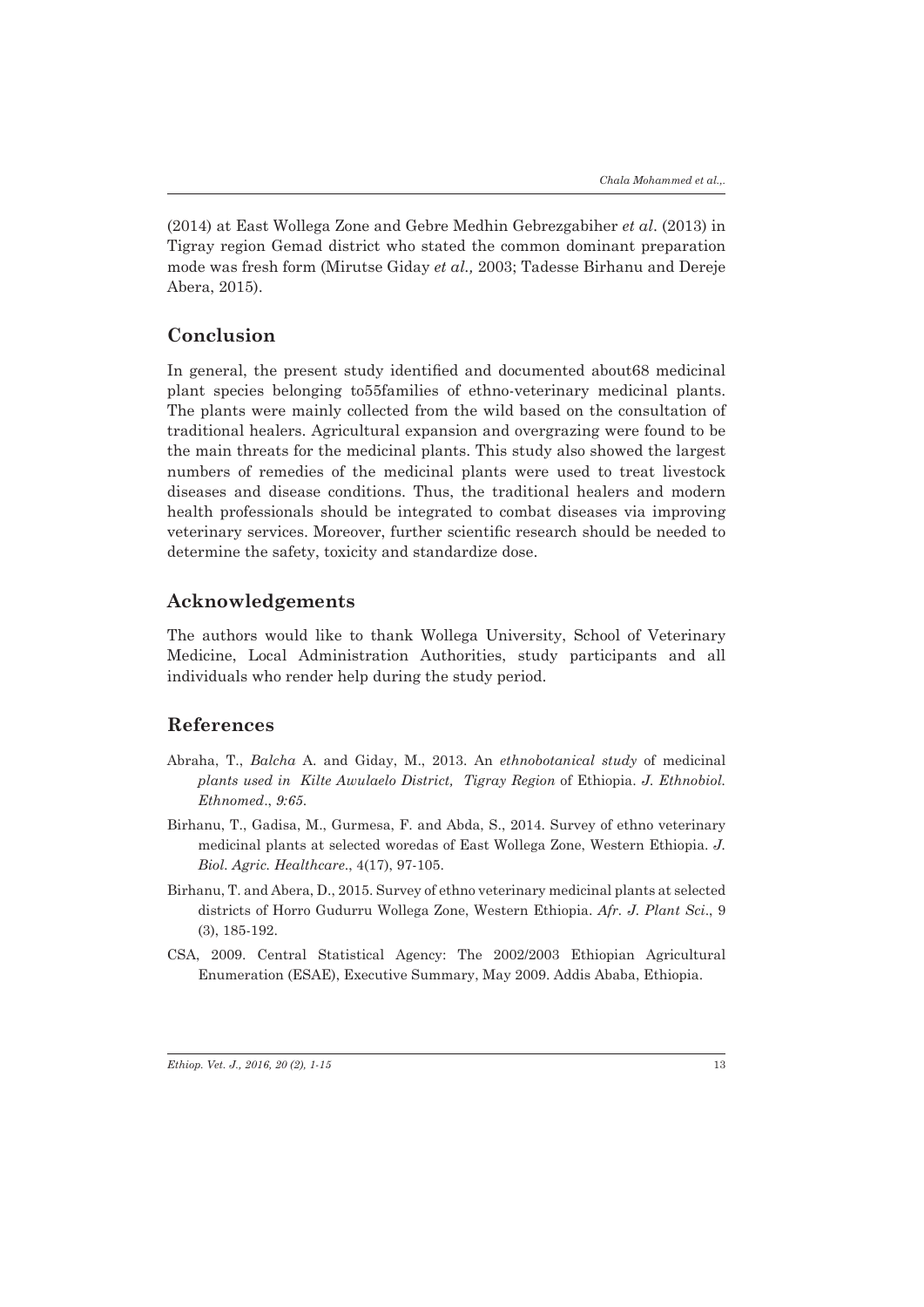- Edwards, S., 2001. The ecology and conservation status of medicinal plants in Ethiopia. In: Conservation and sustainable use of medicinal plants in Ethiopia, 46-55, (Medhin Zewdu and Abebe Demissie, eds.), Proceedings of the National workshop on Biodiversity Conservation and Sustainable use of Medicinal Plants in Ethiopia. IBCR, Addis Ababa, Ethiopia, pp 61-69.
- Giday, M., Asfaw, Z., Elmqvist, T. and Woldu, Z., 2003. An ethnobotanical study of medicinal plants used by the Zay People in Ethiopia. *J. Ethnopharmacol*.*,* 85(1), 43-52.
- Hedberg, I., Kelbessa, E., Edwards, S., Demissew, S. and Persson, E., 2006. Gentianaceae to cyclocheiaceae. In: Flora of Ethiopia and Eritrea vol.5. The national herbarium Addis Ababa, Ethiopia and Uppsala, Sweden.
- Martin, G.J., 1995. Ethnobotany: A method Manual. Chapman and Hall, London. Medicine in Ethiopia: Prospective and Development Efforts. In: Ethiopian Pharmaceutical Association. 45-53 (Tamirat Ejigu, edn.) Silver Jubilee Anniversary, Special Issue. Addis Ababa, Ethiopia. pp 265-270.
- Mengistu, A.K., 2004. The effect of herbal preparations on Staphylococcus aureus and Streptococcus agalactiae isolated from clinical bovine mastitis (Unpublished MSC thesis Faculty of veterinary medicine, AAU).
- NMSA, 2013. National Meteorological Services Agency: Monthly report on temperature and rainfall distribution for Eastern Wollega Zone, Regional Metrological Office, Nekemte, Ethiopia.
- Rashid, S., Rabiea, T., Khokon, C., Ghosh, R. and Jahan, M., 2010. An ethno veterinary survey of medicinal plants used to treat cattle diseases in Birishiriarea Netrakona Bangladesh*,* 4, 10-13.
- Teklehaymanot, T. and Gidey, M., 2007. Ethno botanical study of medicinal plants used by people in Zegie peninsula, north western Ethiopia. *J. Ethnobiol. Ethnomed*., 3, 12.
- Tessema, T., Gidey, M. and Aklilu, N., 2001. Stacking and information on the medicinal plants of Ethiopia. In National Biodiversity strategy and action plan project Medicinal plant Team, Addis Ababa: IBDA.
- Ugyen, A*.,* Phurpa, W*.,* and Annette, O., 2011. Vulnerable medicinal plants and the risk factors for their sustainable use in Bhutan. *J. Med. Plant Res*., 1, 1-20.
- Winfred, M., Daniel, K. and Joyce, M., 2012. Conservation status and use of medicinal plants by traditional medical practitioners in Machakos district, Nairobi, Kenya, 8:1-3.